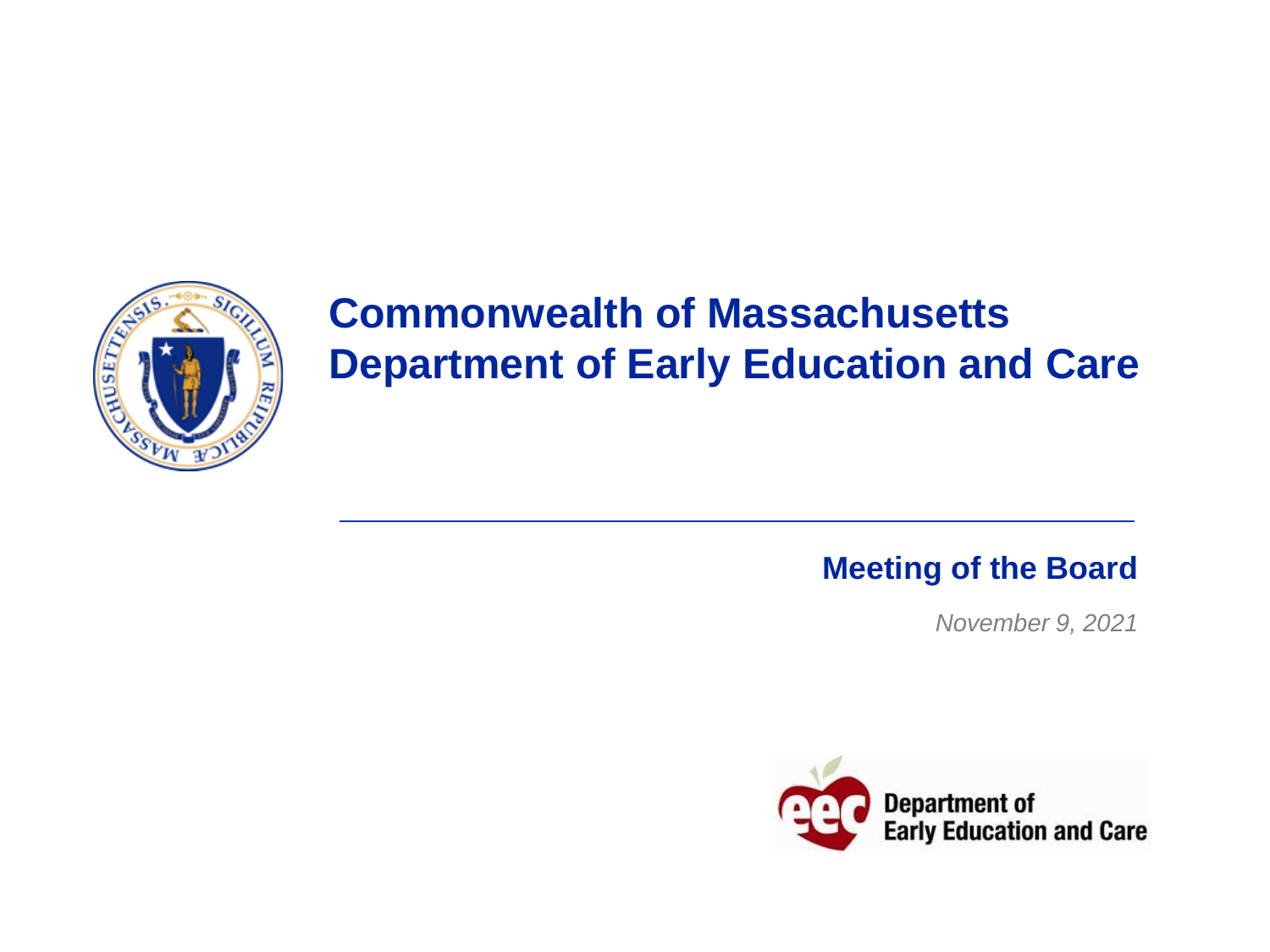### **Agenda**



1. Department Updates

### 2. Special Session of the Board: Case Examples on Workforce Competencies

-Opening from the Chair

-Case Example Presentations

-Board Discussion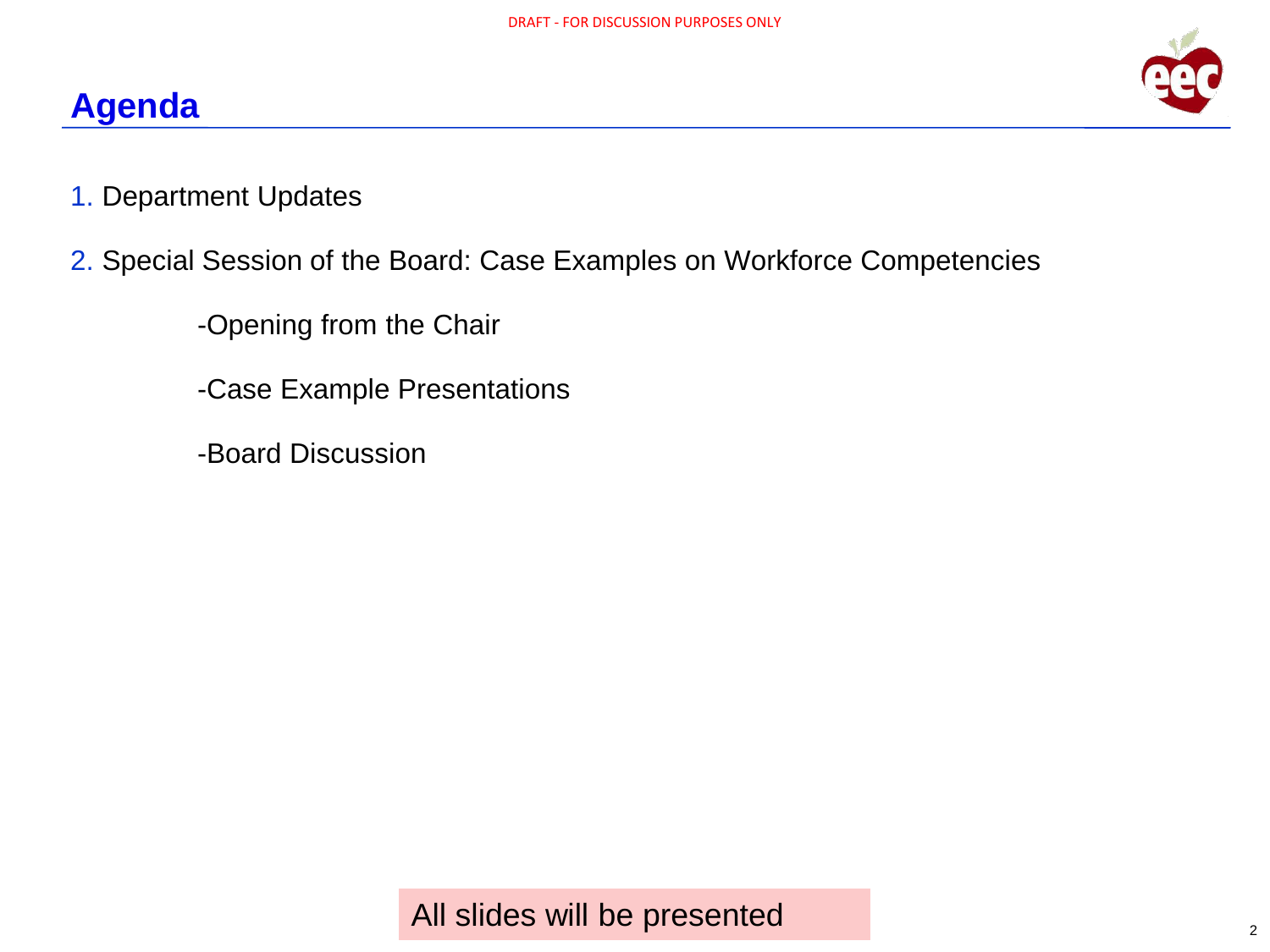## **Key Grant Metrics as of 11/4/21**



| <b>Region and Type</b>               | % providers<br>applied for grants<br>(as of 10/8) | % providers<br>applied for grants<br>(as of 11/4) |
|--------------------------------------|---------------------------------------------------|---------------------------------------------------|
| 1 – Western FCC                      | ~173%                                             | $~1.75\%$                                         |
| 1 – Western GSA                      | $~10\%$                                           | ~175%                                             |
| 2 – Central FCC                      | $~176\%$                                          | $~177\%$                                          |
| 2 – Central GSA                      | $~1.76\%$                                         | ~179%                                             |
| 3 - Northeast FCC                    | $~282\%$                                          | $~184\%$                                          |
| 3 - Northeast GSA                    | $~168\%$                                          | $~174\%$                                          |
| $5 -$ Southeast &<br><b>Cape FCC</b> | $~1.75\%$                                         | $~1.76\%$                                         |
| $5 -$ Southeast &<br>Cape GSA        | ~271%                                             | $~177\%$                                          |
| 6 – Metro Boston<br><b>FCC</b>       | $~180\%$                                          | $~282\%$                                          |
| 6 – Metro Boston<br>GSA              | $~164\%$                                          | $~167\%$                                          |



**5,752 programs submitted**  applications for funding (~78% of all eligible programs)



**~61% of applicants** are from **subsidized**  programs



**~\$40 million** disbursed to programs each month



**~20% of applicants**  chose Spanish as their primary form of communication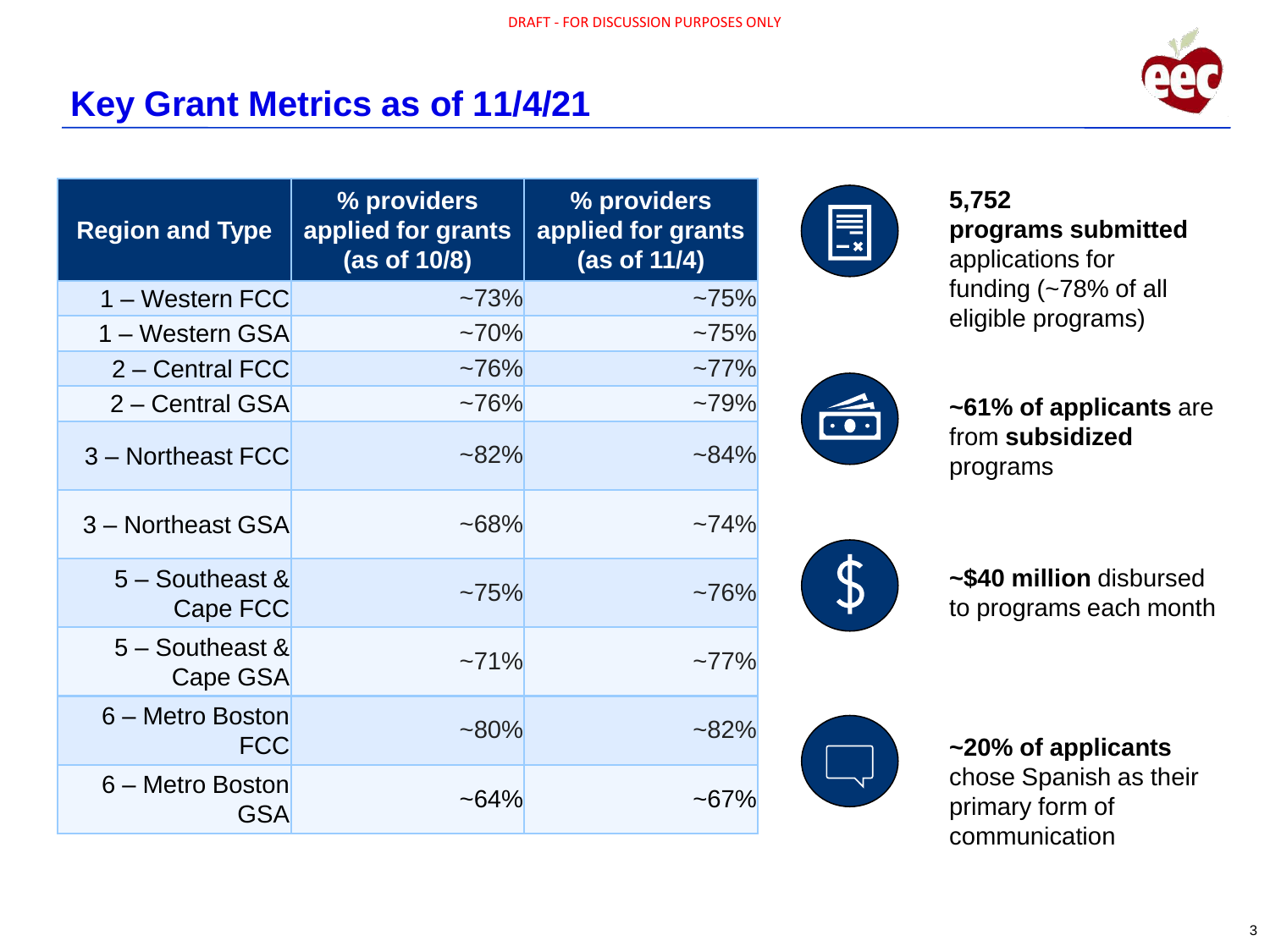

### **Update on Enhancements to the Grants**

### **EEC is working to evaluate the cost of:**

- **Extend Monthly Operational Grants to 12 months**: EEC will use FY22 funding to provide monthly grants to all eligible programs through June 2022
- **Include New Programs**: Fund sites licensed or approved after March 11, 2021, that otherwise meet eligibility criteria
- **Incentivize Investments in Compensation and Benefits:** Develop bonus payment structure to reflect programs that make long-term investments in their workforce



### **Implementation:**

- **Provider Feedback:** EEC will be engaging providers to inform strategies for enhancing the C3 Formula and providing incentives. Additional information will be available the Strategic Action Portal.
- **Timing**: Anticipate additional enhancements to the C3 to be released in early 2022, with access for programs that are licensed or approved in December 2021
- **Funding:** EEC will leverage current FY22 appropriations to maximize impact of operational grants and provide flexible funding to sustain operational infrastructure in a changing landscape and severe workforce shortages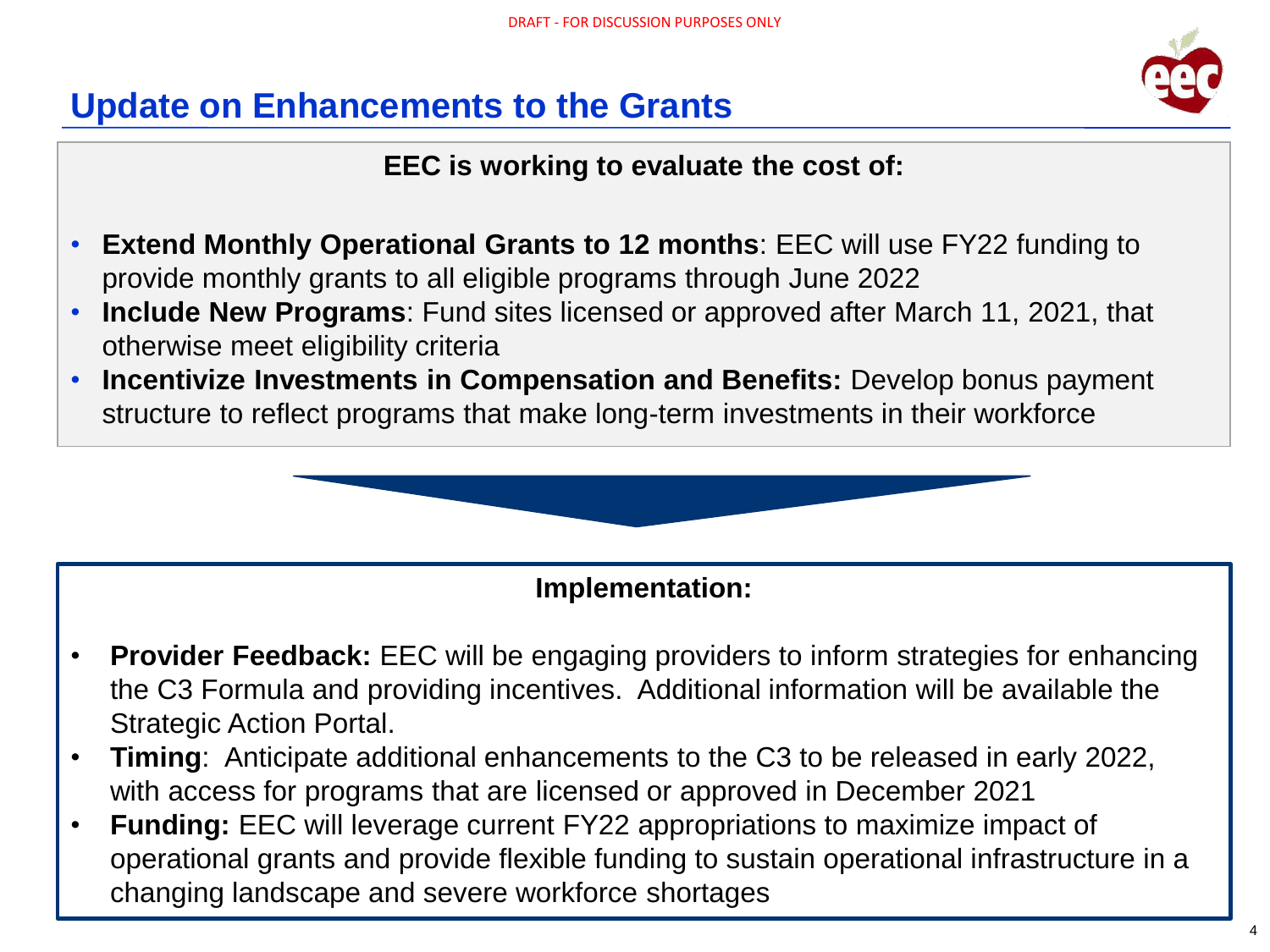

### **Strategic Action Plan: Educator Goal**

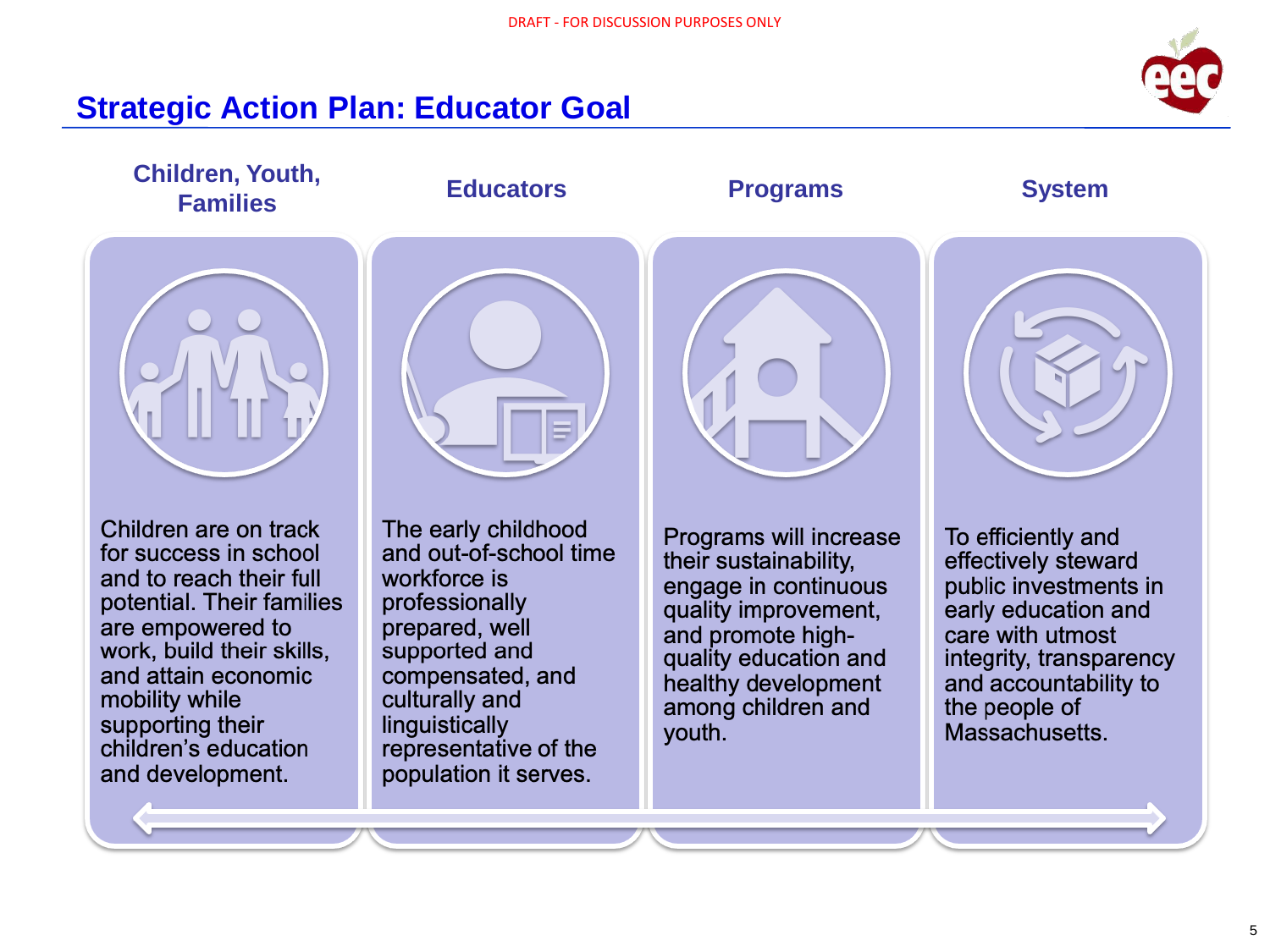

**Workforce** 

**Pipeline, Educator** 

**Recruitment** 

**Access to Higher** 

**Education and** 

**Preparation** 

**Programs** 

**Stable Employers, Competitive Compensation** 

**Clear, Compelling** 

**Career Pathways** 

## **Strategic Action Plan: Educator and Workforce Initiatives**



### **Update on EEC Workforce Initiatives**

#### **Workforce Pipeline and Educator Recruitment:**

- Broaden flexibility for qualifications to target new educators into the field (November 2021)
- Coordinate with existing job recruitment infrastructure to communicate about EEC sector (Fall/Winter 2021-2022)

#### **Access to Higher Education and Preparation Programs:**

- Professional Pathways (partnership with Neighborhood Villages) (Launching November 12)
- Career Pathways grants, scholarships are building capacity to monitor gaps, target capacity to demand (On-going)

#### **Stable Employers and Competitive Compensation**:

- Business cohorts to expand program capacity as employers; pilot conclusion and expansion through Y2 (Winter 2022)
- Operational Grants planning for expansion and targeted investment in educator compensation (January 2022)

#### **Clear and Compelling Career Pathways**:

- Launch Professional Registry for educators to centralize all career records and professional accomplishments (Fall/Winter 2021-2022)
- Develop a professional credential that can serve as a validation for on-going professional growth (Summer 2022)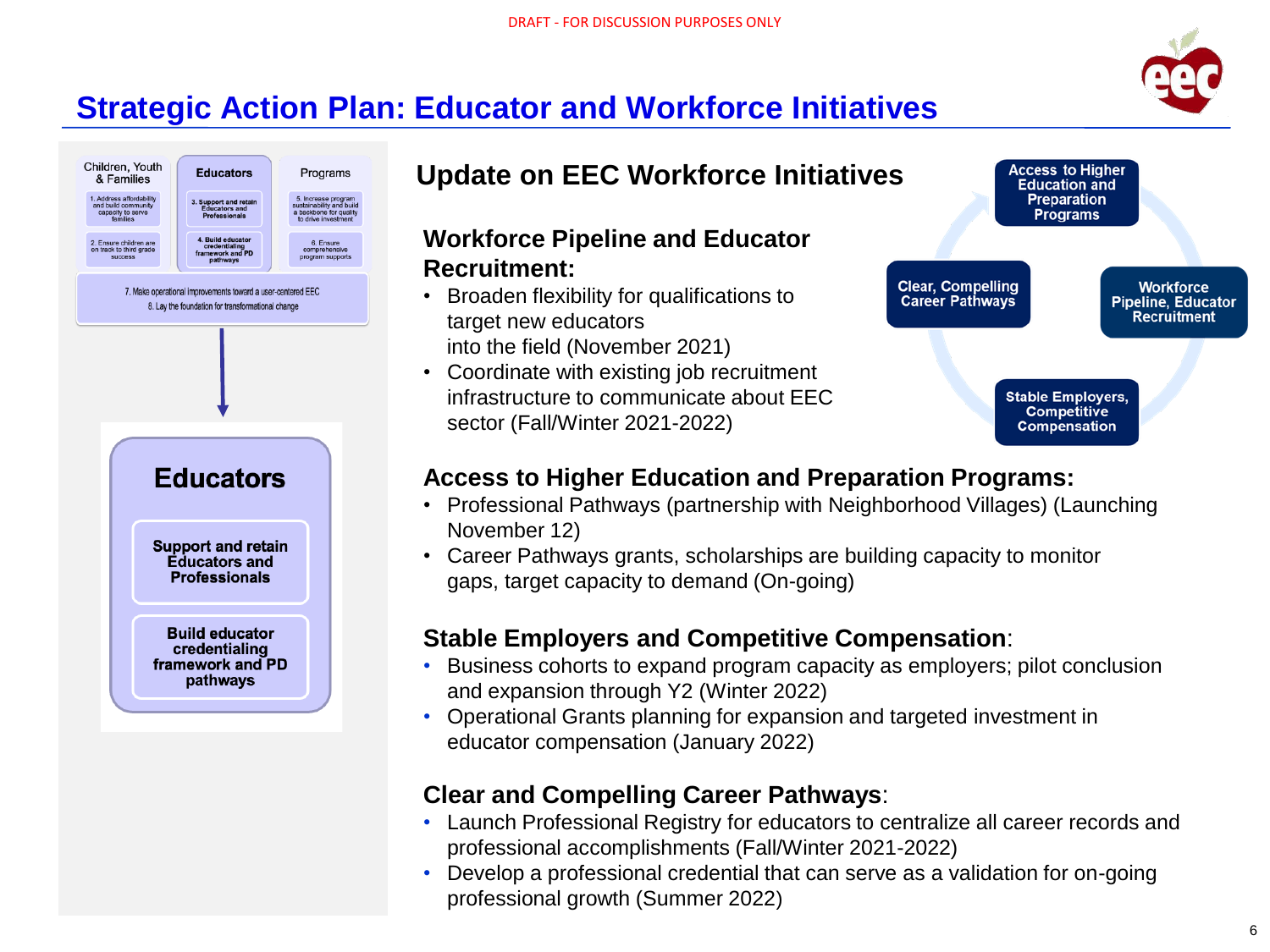

## **Workforce Supports: Professional Registry**

**The EEC Registry will be the "hub" for an individual educator's technological interaction with EEC, with all other educator-related functionality built within the Registry.**

#### *Phase 1: Establish a Registry Record for Educators*

*- GSA Workforce will be asked to establish a registry record first in order to track educators number and support access to operational grants in 2022.*

*The functions for later phases will include:*

- **Credentials:** tracking degrees and certifications achieved to support on-going career progression over time
- **Trainings:** EEC Strongstart Learning Management System integration; tracking of CEU's and other in-service professional development
- **Background Record Checks:** BRCs will be supported through the registry and suitability status will be stored on a registry record





*The Professional Registry will be integrated with LEAD in order to streamline program roster management and enhance workforce data tracking.*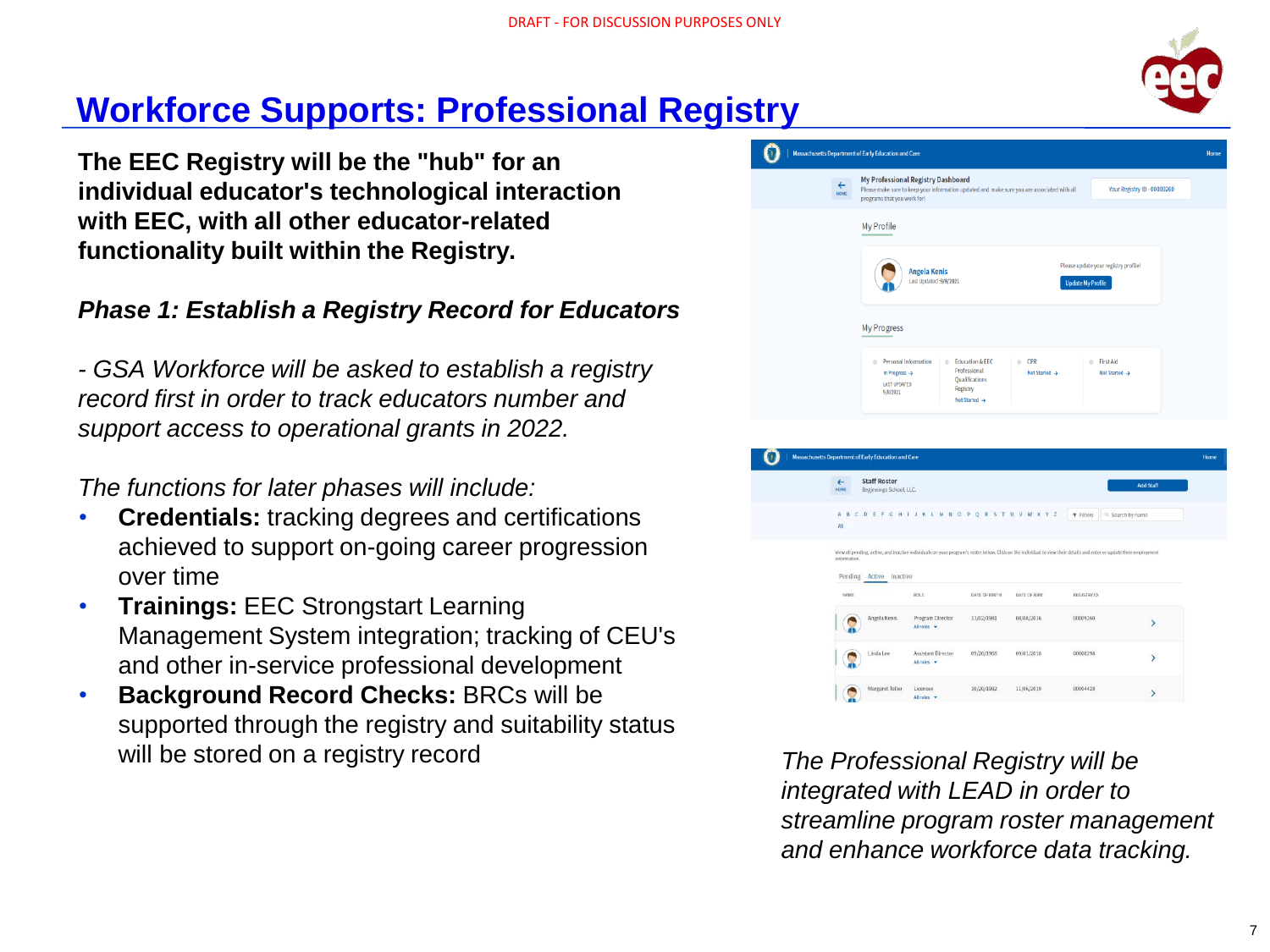

## **Proposed EEC Professional Registry Road Map**

Q

*The Professional Registry will be a 'one stop shop' for training documentation, Background Record Checks, and credentialing. The Registry provides educators a direct connection with EEC throughout their employment.*



**By creating a Professional Registry Profile in Phase 1, educators and providers will be able to utilize the Registry's increasing functionality throughout the phases**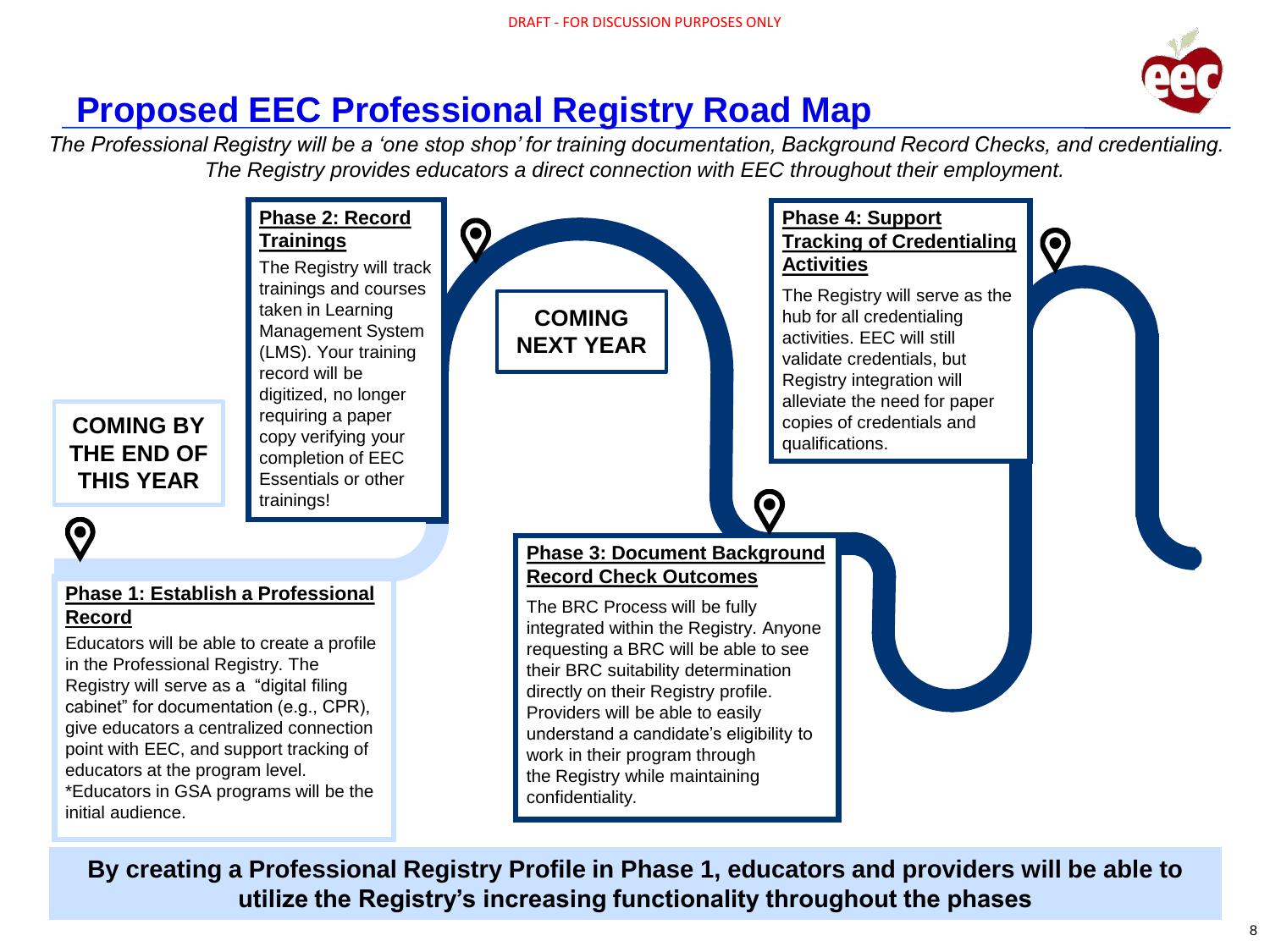## **Workforce Supports: Credentialing Pathways**



| <b>DRAFT MA ECE CREDENTIAL</b> |                                                                              |                                                   |  |
|--------------------------------|------------------------------------------------------------------------------|---------------------------------------------------|--|
| <b>Levels</b>                  | <b>Work Experience Path</b>                                                  | <b>Degree Path</b>                                |  |
| <b>Foundational</b>            | <b>EEC Essentials</b><br><b>HS Diploma/GED</b>                               |                                                   |  |
|                                | 1 year + documented work assisting,<br>helping, supporting                   | HS Diploma + CGD; Progress<br>towards CDA/Cert.   |  |
| $\overline{2}$                 | 3 years + documented work<br>facilitating, instructing, coordinating<br>care | Associate's Degree+<br><b>Relevant Experience</b> |  |
| 3                              | 5 years + documented work<br>assisting, guiding practice of others           | Bachelor's Degree + Relevant<br>Experience        |  |
| 4                              | 7 years + documented work<br>planning, designing, leading                    | Master's Degree + Relevant<br>Experience          |  |
|                                | <b>Work Activities</b>                                                       |                                                   |  |

**Inclusive Stackable Transferable Skill Building**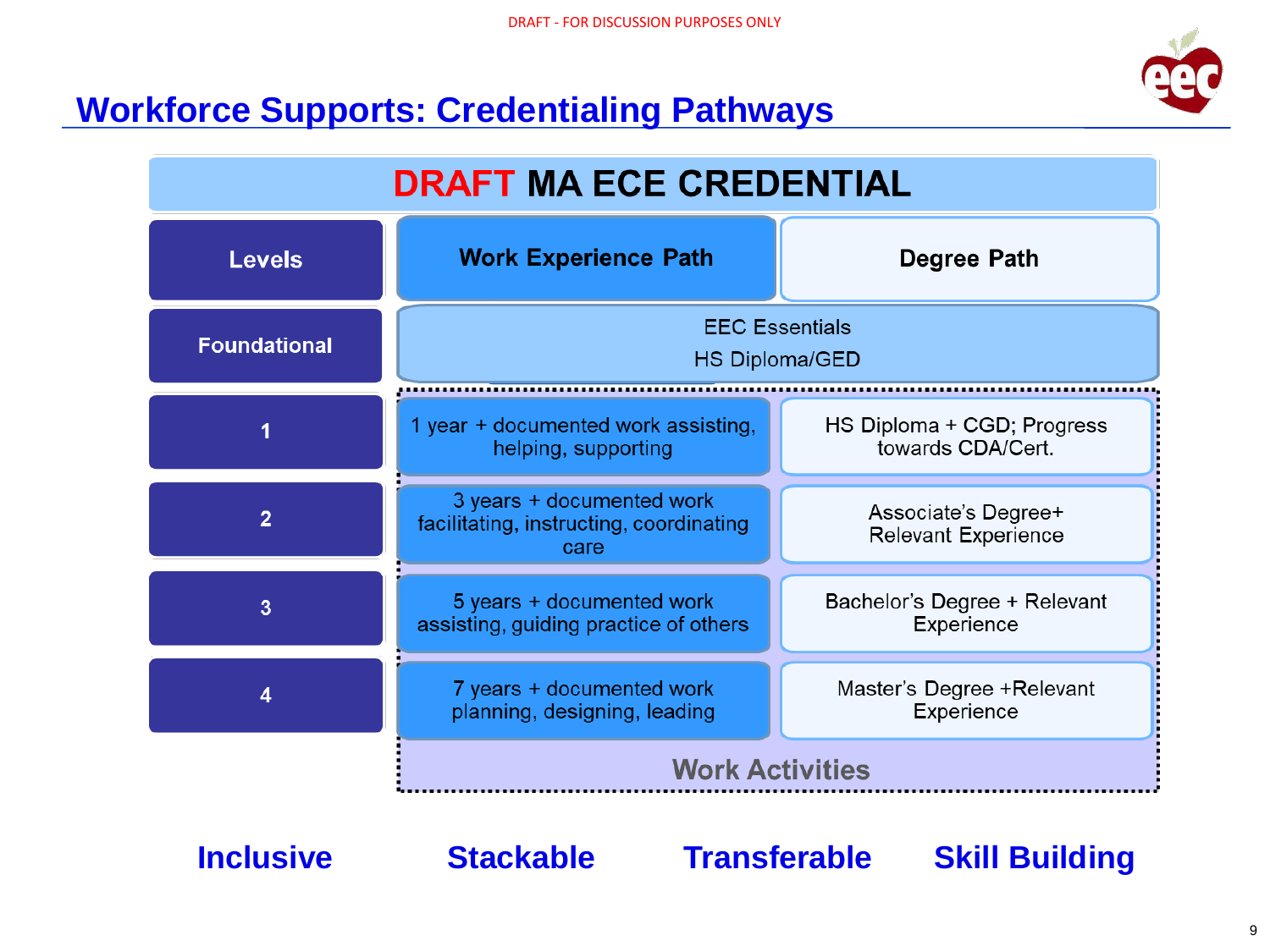## **Credentialing Paths: Approach to Degrees**



| <b>DRAFT MA ECE CREDENTIAL</b> |                                                                                            |                                                   |  |  |
|--------------------------------|--------------------------------------------------------------------------------------------|---------------------------------------------------|--|--|
| <b>Levels</b>                  | <b>Degree Path</b><br>Leverages higher education system<br>to provide quality support      | <b>Degree Path</b>                                |  |  |
| <b>Foundational</b>            | for professional growth<br>Includes expectations around<br>content knowledge development   | entials<br>a/GED                                  |  |  |
|                                | (i.e. math and literacy skills) for<br>the educator to use in course<br>selection          | S Diploma + CGD; Progress<br>towards CDA/Cert.    |  |  |
| $\overline{2}$                 | Does not fully encompass<br>recognized skills built<br>through experience (see next slide) | Associate's Degree+<br><b>Relevant Experience</b> |  |  |
| 3                              | Current EEC workforce*-<br>31% have no more than HS/GED                                    | Bachelor's Degree + Relevant<br><b>Experience</b> |  |  |
|                                | 20% some college, no degree<br>31% Associate's (2% CDA)                                    | Master's Degree + Relevant<br>Experience          |  |  |
|                                | 25% Bachelors and 10% Graduate/<br><b>Professional Degree</b>                              | vities                                            |  |  |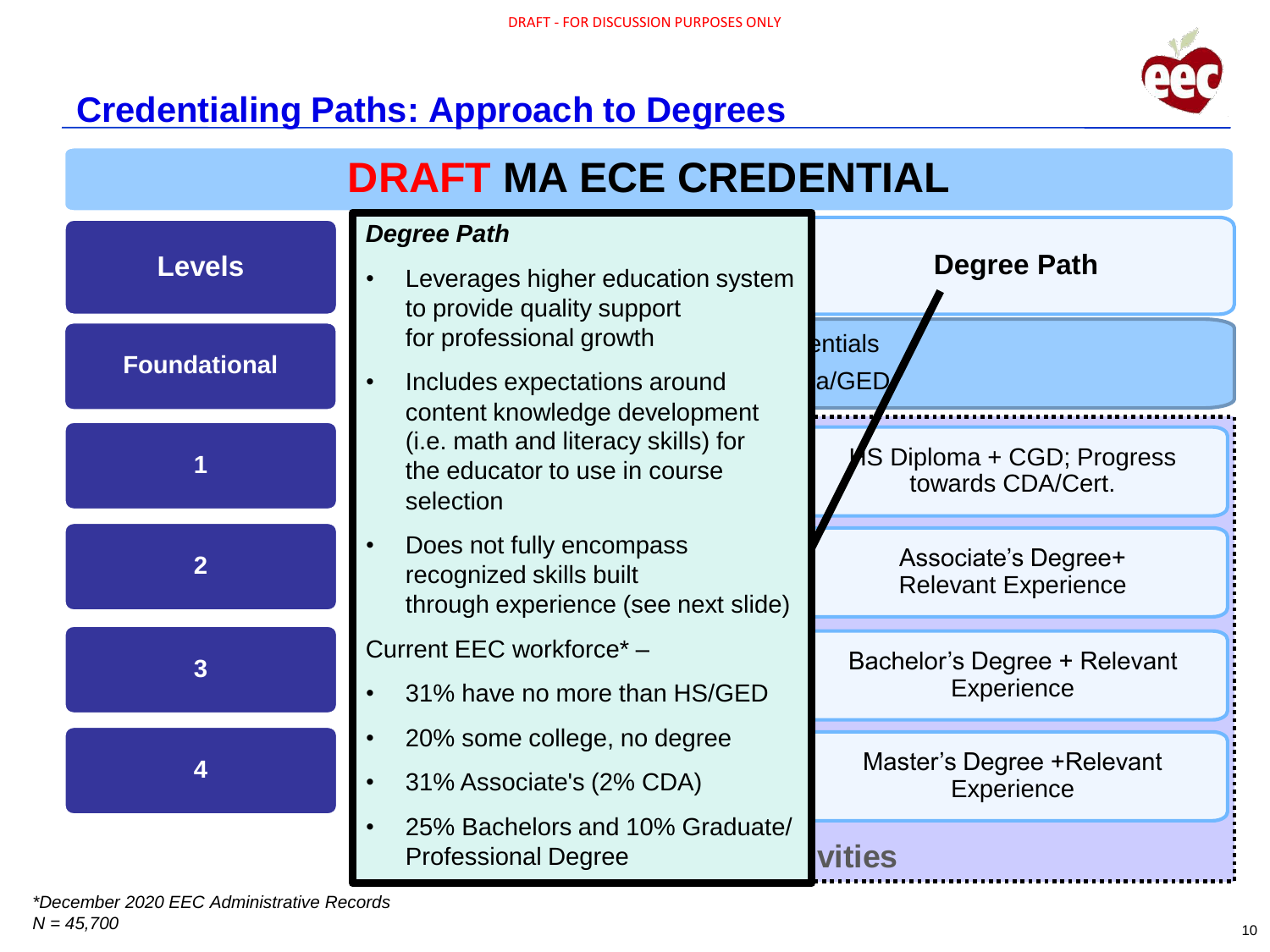

## **Credentialing Paths: Importance of Work Experience**

# **DRAFT MA ECE CREDENTIAL**



### *Work Experience Path*

- **Degree Path** • Validates importance of expertise built through experience working with children
	- service professional development and professional opportunities from • Aligns around a common set of competency measures to drive inemployers
- Establishes shared definitions for how competencies across professional expectations Experience are demonstrated in day-to-day work to ensure consistency
- og<br>formal education opportuniti  $\frac{1}{2}$ • Builds equitable pathways for job progression regardless of access to formal education opportunities

### **Work Activities**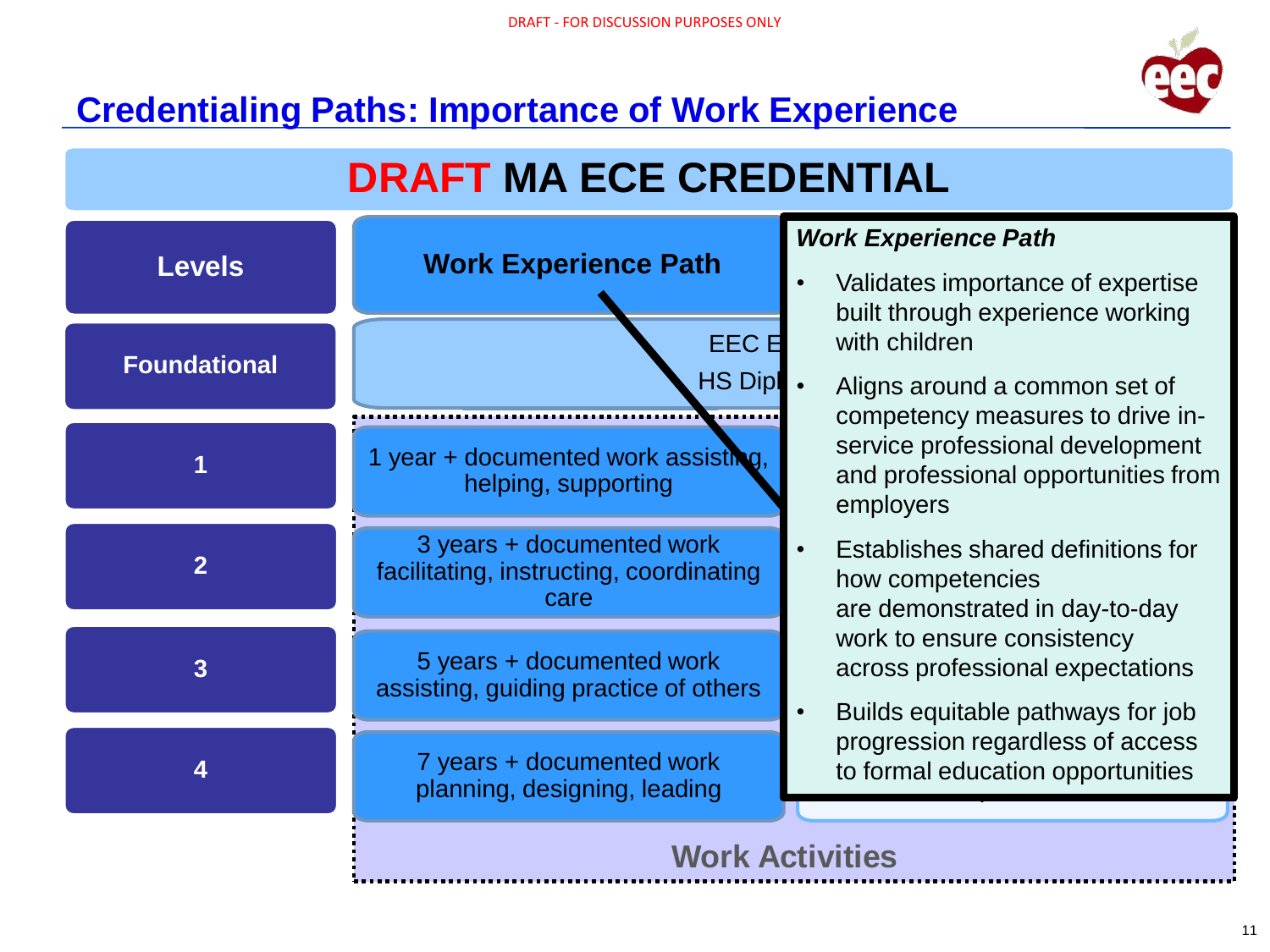## **Validation of Advancement in Work Experience Pathways**

**Example Competency**: Collaborate as partners with families in young children's development and learning through respectful, reciprocal relationships and engagement

**Work Activity**: Document specific efforts to engage with families to build this type of collaborative engagement at a level appropriate to credential level

#### *In order to equitably detmerine that a competency is met, EEC will need to require verification.*

#### *Goals of the Validation Process*

- Articulate the competency that an educator must achieve to move towards a new credential level – so employers can then support and coach
- Confirm that these activities have been completed by educators seeking to achieve a new level
- Verify that these activities demonstrate the requisite level of skill for the educator to achieve the level

#### *Challenges of Designing a Validation Process*

• Creating meaningful and consistent validation of relevant expertise, without building onerous requirements for the educator or system



#### **Determining Validation Processes**